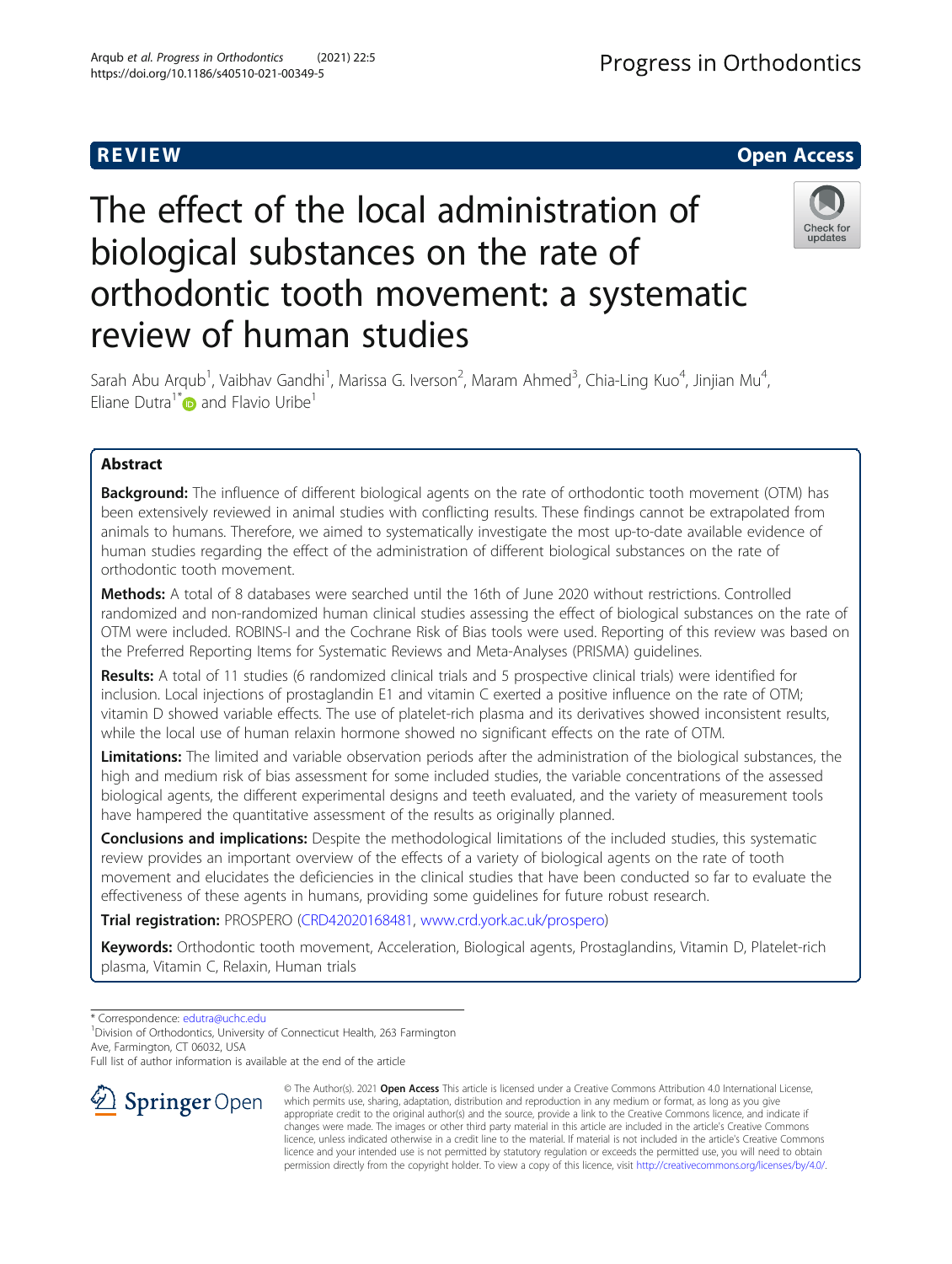# Background

Orthodontic tooth movement (OTM) occurs because of mechanical stimulus sequenced by remodeling of the alveolar bone and periodontal ligament (PDL). Bone remodeling is a process of bone resorption on the pressure sites and bone formation on the tension sites [[1](#page-10-0)]. Forces applied to the teeth cause a local alteration in blood flow which in turn leads to the release of different inflammatory mediators such as cytokines, growth factors, neurotransmitters, colony-stimulating factors, and arachidonic acid metabolites [[2,](#page-10-0) [3](#page-10-0)]. These in turn play an integral role in bone remodeling and subsequently cause tooth movement [\[3](#page-10-0)].

Orthodontic research has been heavily focused on accelerating the rate of tooth movement due to high demands from patients and clinicians [[4](#page-10-0)]. Lengthy treatment duration requires a long commitment by patients and may lead to possible irreversible side effects such as external apical root resorption, white spot lesions, and dental caries [[4](#page-10-0)–[7\]](#page-10-0). Approaches that have been attempted to enhance the rate of (OTM) can be broadly categorized as biological, biomechanical, physical, and surgical [\[8](#page-10-0)–[10\]](#page-10-0).

Several animal studies have assessed the influence of biological substances on the rate of OTM, demonstrating favorable results [\[11](#page-11-0)]. Prostaglandins (PG) were among the first and most evaluated biological agents for accelerated OTM [\[12](#page-11-0), [13](#page-11-0)]. Human relaxin hormone (HRH) has shown to decrease periodontal ligament organization in rats [[14](#page-11-0), [15](#page-11-0)], but yielded conflicting results in terms of its effects on OTM [\[16](#page-11-0), [17\]](#page-11-0). Vitamin D (Vit D) was also studied in animals and demonstrated an increase in the number of osteoclasts, leading to acceleration of tooth movement [[18\]](#page-11-0). In addition, vitamin C (Vit C) [[19](#page-11-0)] and plateletrich plasma (PRP) [[20](#page-11-0), [21](#page-11-0)] have also shown to increase the rate of OTM in animal models. However, animal data does not permit direct inferences to human scenarios [\[22](#page-11-0), [23\]](#page-11-0).

In consequence, it is not clear which substances may significantly affect clinical practice, and despite the promising results in animal studies, human prospective studies have reported conflicting views on the efficacy of biological substances on the acceleration of OTM [[24](#page-11-0)–[26\]](#page-11-0). The local administration of PG appeared to accelerate the rate of experimental tooth movement clinically [[25](#page-11-0), [27](#page-11-0)]. While the local administration of HRH showed no effect on the rate of tooth movement [[28](#page-11-0)].The administration of other agents like Vit D showed an acceleratory response in a dose-dependent manner in one trial [\[26](#page-11-0)] and a decreased rate in orthodontic tooth movement in another [[29\]](#page-11-0). In addition, PRP has shown effects that varied between studies [\[30](#page-11-0)–[32](#page-11-0)].

# **Objective**

This systematic review aimed to provide an overview of the most used biological agents to accelerate tooth movement that has been experimented clinically in the literature and to describe their effectiveness. Additionally, the goal was to critically evaluate the experimental methodologies and outcome assessment methods of these studies.

# Materials and methods

# Protocol and registration

The guidelines in the Preferred Reporting Items for Systematic review and Meta-Analysis Protocols (PRIS MA-P) statement [\[33](#page-11-0)] were used to develop a protocol that was registered in PROSPERO (CRD42020168481) [[34\]](#page-11-0). The present systematic review was conducted according to the guidelines of the Cochrane Handbook for Systematic Reviews of Interventions version 6 [\[35\]](#page-11-0).

### Eligibility criteria

The eligibility criteria for the participants, intervention, comparison, outcomes, and study design domains (PICOS) are presented in Table [1](#page-2-0). We reviewed experimental prospective controlled studies (randomized and non-randomized) involving healthy patients undergoing active orthodontic treatment. The rate of tooth movement had to be investigated after the administration of the biological substance. Comparisons were made to the placebo intervention, no administration, or different dosages of the investigated substance. Studies comparing different biological substances without the presence of a placebo or no administration group, non-comparative studies, reviews, systematic reviews, and meta-analyses were excluded.

# Information sources and search strategy

A health sciences librarian searched the whole content of 8 databases (that included grey literature) until the 16th of June 2020. The strategies were developed by the health sciences librarian and were based on the MEDL INE search Table [2.](#page-3-0) No restrictions were imposed (status or date of publication and language). The reference lists of the included and excluded studies, the retrieved reviews, and other relevant articles were searched also.

### Study selection

The titles and abstracts of the retrieved records were assessed independently and in duplicate, for inclusion, by two authors (AS and AM). The same procedure was repeated for the full text of potentially included studies. Author (GV) settled any disagreements, and records of the decisions were kept. The extent of agreement between assessors was not calculated with kappa statistics as it is not recommended [\[35\]](#page-11-0).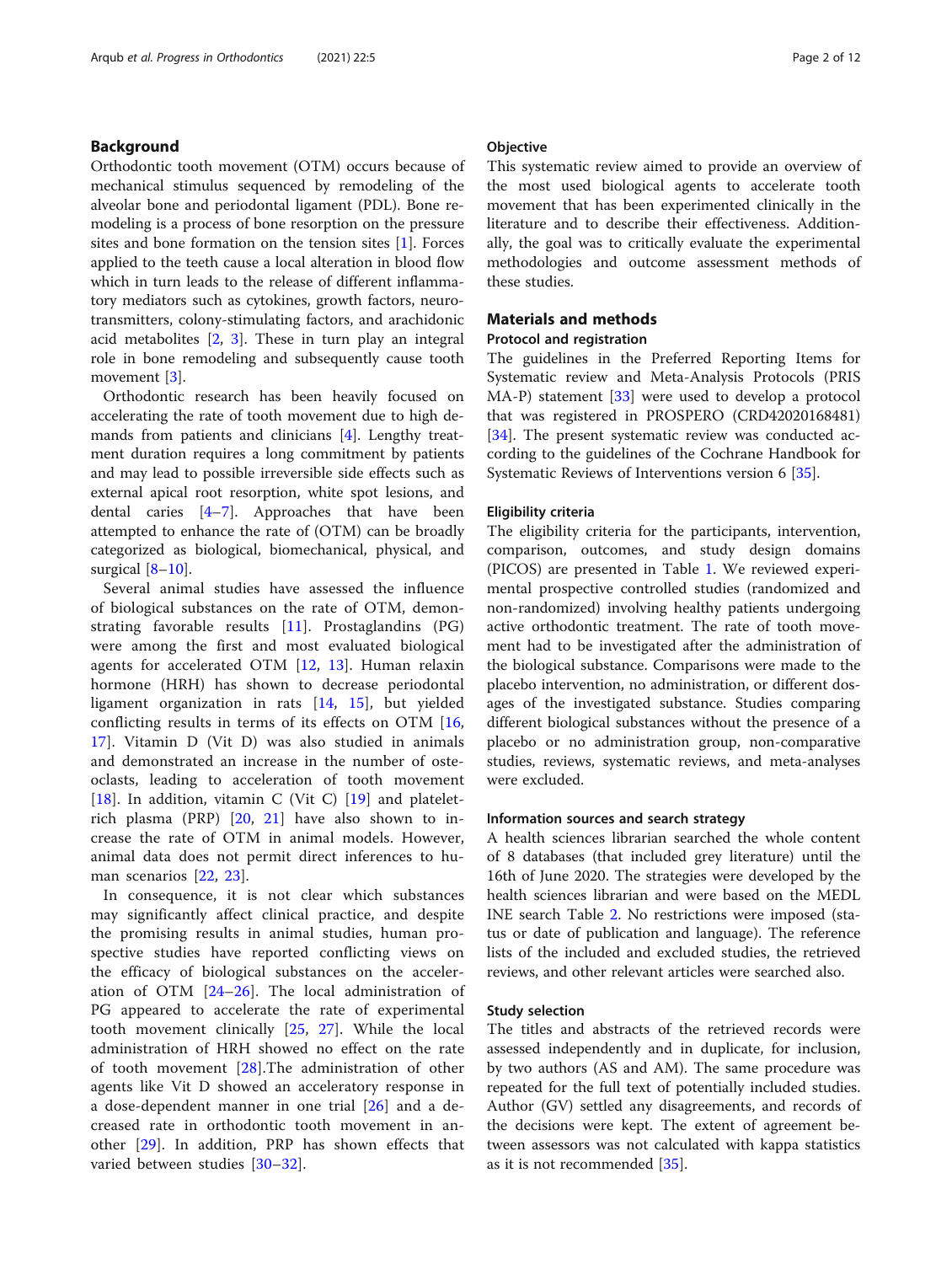<span id="page-2-0"></span>

| Domain              | Inclusion criteria                                                                                                                                                                                                                                                                                                                                          | <b>Exclusion criteria</b>                                                                                                                                                                                                                                                                                                                                                                                                                                                                                                                                                                                                                                    |
|---------------------|-------------------------------------------------------------------------------------------------------------------------------------------------------------------------------------------------------------------------------------------------------------------------------------------------------------------------------------------------------------|--------------------------------------------------------------------------------------------------------------------------------------------------------------------------------------------------------------------------------------------------------------------------------------------------------------------------------------------------------------------------------------------------------------------------------------------------------------------------------------------------------------------------------------------------------------------------------------------------------------------------------------------------------------|
| <b>Participants</b> | Healthy human subjects undergoing any kind of active<br>orthodontic treatment with orthodontic appliances.                                                                                                                                                                                                                                                  | • Animal subjects undergoing any kind of orthodontic tooth<br>movement.<br>• Human subjects after the cessation of active orthodontic tooth<br>movement, or unhealthy human subjects suffering from<br>syndromes or systematic diseases.                                                                                                                                                                                                                                                                                                                                                                                                                     |
|                     | <b>Interventions</b> Local or systemic administration of common biological agents<br>(growth hormone, prostaglandins, parathyroid hormone,<br>thyroxine, relaxin, vitamin D, platelet-rich plasma) to accelerate<br>the rate of OTM                                                                                                                         | • Studies where the active substance or another intervention was<br>used to decelerate OTM.<br>• The use of other interventions to accelerate OTM including<br>(surgical interventions, e.g. corticotomies, micro-<br>osteoperforations, piezocisions, the use of low-level energy laser<br>and vibration)<br>. The local or systemic administration of drugs that are<br>manufactured through chemical synthesis by combining specific<br>chemical ingredients which are not considered biologics and<br>might include bisphosphonates, non-steroidal anti-inflammatory<br>drugs (NSAIDS), immunosuppressants, anti-cancerous drugs and<br>anticonvulsants. |
|                     | <b>Comparisons</b> Placebo intervention (preferably) or no intervention or<br>administration of different dosages of the investigated substance.                                                                                                                                                                                                            |                                                                                                                                                                                                                                                                                                                                                                                                                                                                                                                                                                                                                                                              |
| <b>Outcomes</b>     | Qualitative and quantitative data if possible regarding the rate of<br>orthodontic tooth movement (i.e. the amount of tooth<br>movement in a specific period of time) measured by various<br>ways (callipers, feeler gauges, lateral cephalometric or panoramic<br>radiographs, cone beam computerized tomography, digital or<br>stone study models, etc.). |                                                                                                                                                                                                                                                                                                                                                                                                                                                                                                                                                                                                                                                              |
|                     | <b>Study design</b> Experimental prospective controlled studies (randomized and<br>non-randomized)                                                                                                                                                                                                                                                          | . Non-comparative studies.<br>. In vitro or ex vivo studies.<br>• Case reports, reviews, systematic reviews, and meta-analyses,<br>case series, animal studies, opinion articles, and letters from editor                                                                                                                                                                                                                                                                                                                                                                                                                                                    |

### Data collection and data items

Data extraction followed the previously described procedure. A customized data collection form was created and used to gather information from the selected studies. This information included authors, year of publication, type of studies, details of the interventions, characteristics of participants, duration of treatment, and outcome measures.

# Risk of bias in individual studies

The ROBINS-I for non-randomized [\[36](#page-11-0)] and the Cochrane Risk of Bias Tool for randomized studies [[37](#page-11-0)] were used to assess the risk of bias using the same procedures. Summaries of the risk of bias within the study were produced by adhering to the Higgins et al. [[35](#page-11-0)] approach.

### Summary measures and synthesis of results

As an adequate amount of information and number of studies regarding each of the studied biological agents were not retrieved, quantitative synthesis of results was not carried out, although this was originally planned [\[35](#page-11-0), [38](#page-11-0)].

### Risk of bias across studies and additional analyses

Although pre-planned, analyses for "small-study effects" and publication bias, as well as exploratory subgroup analyses, were not conducted because we could not identify a sufficient number of studies [[37\]](#page-11-0) .The GRADE approach (Grading of Recommendation, Assessment, Development and Evaluation) was used to appraise the quality of evidence [[39](#page-11-0)].

# Results

### Study selection

Initially, 1234 records were identified through database searching, and 458 additional records were identified through different databases. One thousand one hundred seventy-four records resulted after the removal of the duplicates; they were screened, and a total of 11 studies were identified for inclusion in the systematic review (Fig. [1](#page-4-0)).

### Study characteristics

Table [3](#page-5-0) presents the characteristics of the studies included. Out of 11 studies, three tested PG [\[25](#page-11-0), [27](#page-11-0), [40](#page-11-0)], three tested Vit D [[26,](#page-11-0) [41,](#page-11-0) [43](#page-11-0)], one examined HRH [\[28](#page-11-0)], one examined leukocyte platelet-rich fibrin (LPRF) [\[31](#page-11-0)], one examined platelet-rich fibrin (PRF) [[30\]](#page-11-0), one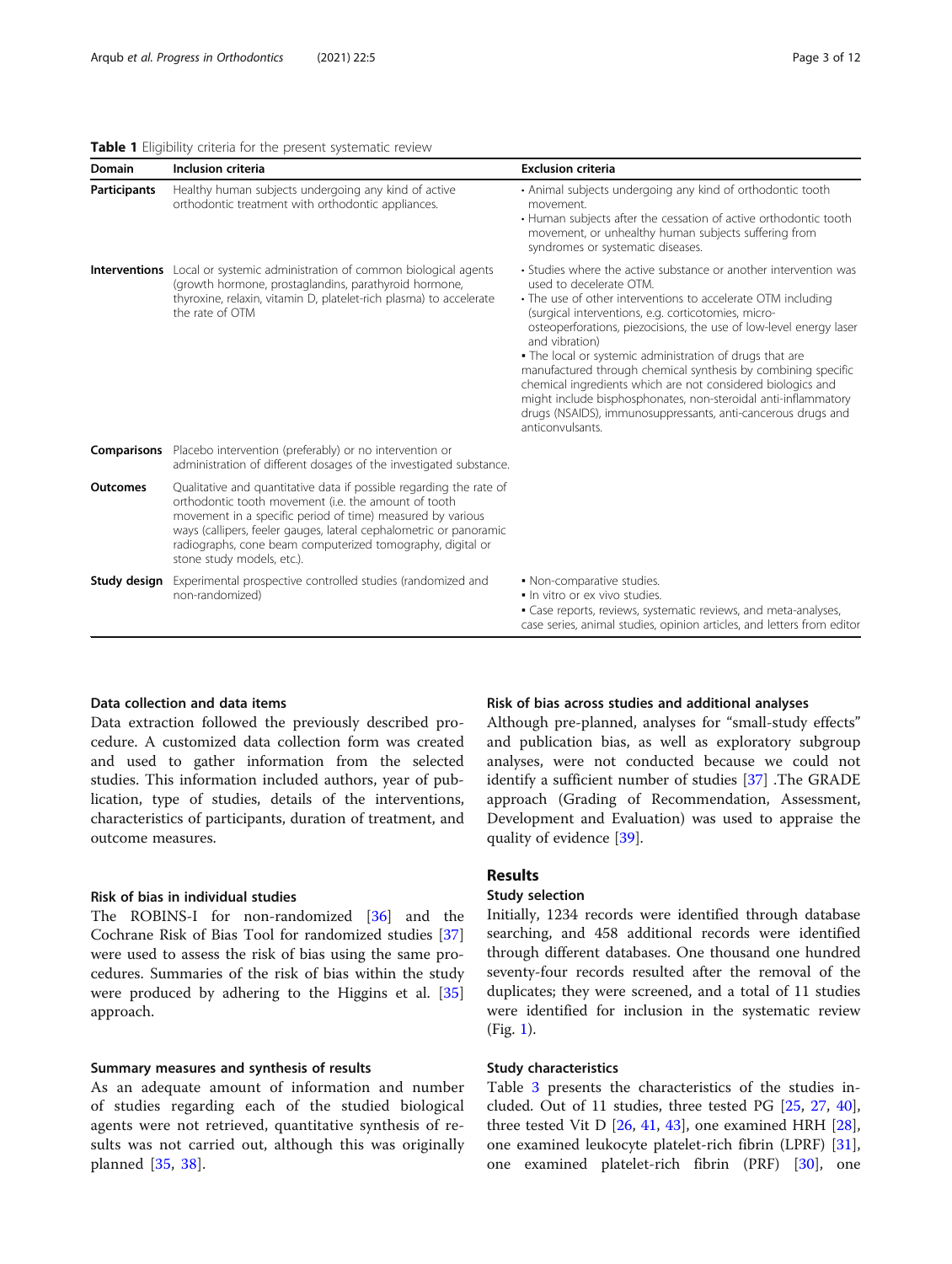# <span id="page-3-0"></span>Table 2 Strategies for database searches (up to June 16<sup>th</sup>, 2020)

| <b>Database</b>                                                            | Search strategy                                                                                                                                                                                                                                                                                                                                                                                                                                                                                                                                                                                                                                                                                                                                                                                                                                                                                                                                                                                                                                                                                                                                                                                                                                                                                                                                                   | <b>Hits</b> |
|----------------------------------------------------------------------------|-------------------------------------------------------------------------------------------------------------------------------------------------------------------------------------------------------------------------------------------------------------------------------------------------------------------------------------------------------------------------------------------------------------------------------------------------------------------------------------------------------------------------------------------------------------------------------------------------------------------------------------------------------------------------------------------------------------------------------------------------------------------------------------------------------------------------------------------------------------------------------------------------------------------------------------------------------------------------------------------------------------------------------------------------------------------------------------------------------------------------------------------------------------------------------------------------------------------------------------------------------------------------------------------------------------------------------------------------------------------|-------------|
| <b>PubMed/Medline</b>                                                      | ("Tooth Movement Techniques"[Mesh] OR "tooth movement"[tw] OR orthodont*[tw]) AND<br>("Cholecalciferol"[Mesh] OR "Growth Hormone"[Mesh] OR "growth hormone"[tw] OR "Parathyroid<br>Hormone"[Mesh] OR "parathyroid hormone"[tw] OR PTH[tw] OR "Platelet-Rich Plasma"[Mesh] OR<br>"platelet-rich plasma"[tw] OR PRP[tw] OR "platelet-rich fibrin"[tw] OR "Prostaglandins"[Mesh] OR<br>prostaglandin[tw] OR prostaglandin*[tw] OR "Relaxin"[Mesh] OR relaxin[tw] OR "Thyroid<br>Hormones"[Mesh] OR "Vitamins"[Mesh] OR "vitamin D"[tw] OR vitamin[tw] OR vitamin*[tw] OR<br>calcitonin[tw] OR calcitriol[tw] OR tyrosine[tw])) NOT ("Animals"[Mesh] NOT ("Animals"[Mesh]<br>AND "Humans"[Mesh]))                                                                                                                                                                                                                                                                                                                                                                                                                                                                                                                                                                                                                                                                     | 307         |
| Scopus (Elsevier)                                                          | TITLE-ABS-Key(("tooth movement" OR orthodont*) AND (cholecalciferol OR "growth hormone"<br>OR "parathyroid hormone" OR PTH OR "platelet-rich plasma" OR PRP OR "platelet-rich fibrin" OR<br>prostaglandin OR prostaglandin* OR relaxin OR "thyroid hormone" OR "vitamin D" OR vitamin<br>OR vitamin* OR calcitonin OR calcitriol OR *tyrosine))                                                                                                                                                                                                                                                                                                                                                                                                                                                                                                                                                                                                                                                                                                                                                                                                                                                                                                                                                                                                                   | 594         |
| <b>Cochrane Central Register of Controlled</b><br>Trials (CENTRAL) (Wiley) | All Text: ("tooth movement" OR orthodont*) AND (cholecalciferol OR "growth hormone" OR<br>"parathyroid hormone" OR PTH OR "platelet-rich plasma" OR PRP OR "platelet-rich fibrin" OR<br>prostaglandin OR prostaglandin* OR relaxin OR "thyroid hormone" OR "vitamin D" OR vitamin<br>OR vitamin* OR calcitonin OR calcitriol OR *tyrosine)                                                                                                                                                                                                                                                                                                                                                                                                                                                                                                                                                                                                                                                                                                                                                                                                                                                                                                                                                                                                                        | 69          |
| <b>CINAHL (Ebsco)</b>                                                      | (MH Orthodontics+ OR TX "tooth movement" OR TX orthodont*) AND (MH Cholecalciferol OR<br>TX cholecalcifereol OR MH Human Growth Hormone OR TX "growth hormone" OR MH<br>Parathyroid Hormones+ OR TX "parathyroid hormone" OR TX PTH OR MH Platelet-Rich Plasma+<br>OR TX "platelet-rich plasma" OR TX PRP OR TX "platelet-rich fibrin" OR MH Prostaglandins+ OR<br>TX prostaglandin OR TX prostaglandin* OR TX relaxin OR MH Thyroid Hormones+ OR TX "thyroid<br>hormone" OR MH Vitamins+ OR TX "vitamin D" OR TX vitamin OR TX vitamin* OR MH Calcitonin<br>OR TX calcitonin OR MH Calcitriol OR TX calcitriol OR MH Tyrosine OR TX *tyrosine)<br>Limit to: Human                                                                                                                                                                                                                                                                                                                                                                                                                                                                                                                                                                                                                                                                                                | 140         |
| Global Index Medicus (World Health<br>Organization)                        | ("tooth movement" OR orthodont*) AND (cholecalciferol OR "growth hormone" OR "parathyroid<br>hormone" OR PTH OR "platelet-rich plasma" OR PRP OR "platelet-rich fibrin" OR prostaglandin OR<br>prostaglandin* OR relaxin OR "thyroid hormone" OR "vitamin D" OR vitamin OR vitamin* OR<br>calcitonin OR calcitriol OR *tyrosine)                                                                                                                                                                                                                                                                                                                                                                                                                                                                                                                                                                                                                                                                                                                                                                                                                                                                                                                                                                                                                                  | 103         |
| <b>Dissertation Abstracts (ProQuest)</b>                                   | ab(("tooth movement" OR orthodont*) AND (cholecalciferol OR "growth hormone" OR<br>"parathyroid hormone" OR PTH OR "platelet-rich plasma" OR PRP OR "platelet-rich fibrin" OR<br>prostaglandin OR prostaglandin* OR relaxin OR "thyroid hormone" OR "vitamin D" OR vitamin<br>OR vitamin* OR calcitonin OR calcitriol OR tyrosine)) OR ti(("tooth movement" OR orthodont*)<br>AND (cholecalciferol OR "growth hormone" OR "parathyroid hormone" OR PTH OR "platelet-rich<br>plasma" OR PRP OR "platelet-rich fibrin" OR prostaglandin OR prostaglandin* OR relaxin OR<br>"thyroid hormone" OR "vitamin D" OR vitamin OR vitamin* OR calcitonin OR calcitriol OR<br>tyrosine)) OR su(("tooth movement" OR orthodont*) AND (cholecalciferol OR "growth hormone"<br>OR "parathyroid hormone" OR PTH OR "platelet-rich plasma" OR PRP OR "platelet-rich fibrin" OR<br>prostaglandin OR prostaglandin* OR relaxin OR "thyroid hormone" OR "vitamin D" OR vitamin<br>OR vitamin* OR calcitonin OR calcitriol OR tyrosine)) OR diskw(("tooth movement" OR<br>orthodont*) AND (cholecalciferol OR "growth hormone" OR "parathyroid hormone" OR PTH OR<br>"platelet-rich plasma" OR PRP OR "platelet-rich fibrin" OR prostaglandin OR prostaglandin* OR<br>relaxin OR "thyroid hormone" OR "vitamin D" OR vitamin OR vitamin* OR calcitonin OR calcitriol<br>OR tyrosine)) | 17          |
| ClinicalTrials.gov                                                         | Condition/disease: Orthodontic OR "Tooth Movement"<br>Other Terms: cholecalciferol OR "growth hormone" OR "parathyroid hormone" OR PTH OR<br>"platelet-rich plasma" OR PRP OR "platelet-rich fibrin" OR prostaglandin OR relaxin OR "thyroid<br>hormone" OR vitamin OR calcitonin OR calcitriol OR tyrosine                                                                                                                                                                                                                                                                                                                                                                                                                                                                                                                                                                                                                                                                                                                                                                                                                                                                                                                                                                                                                                                       | 4           |
| <b>ISRCTN Registry</b>                                                     | ("tooth movement" OR orthodont*) AND (cholecalciferol OR "growth hormone" OR "parathyroid<br>hormone" OR PTH OR "platelet-rich plasma" OR PRP OR "platelet-rich fibrin" OR prostaglandin OR<br>prostaglandin* OR relaxin OR "thyroid hormone" OR "vitamin D" OR vitamin OR vitamin* OR<br>calcitonin OR calcitriol OR *tyrosine)                                                                                                                                                                                                                                                                                                                                                                                                                                                                                                                                                                                                                                                                                                                                                                                                                                                                                                                                                                                                                                  | 0           |

examined PRP [\[32\]](#page-11-0), and one examined Vit C [[42](#page-11-0)]. Six were randomized controlled trials (RCT) [\[26](#page-11-0), [28,](#page-11-0) [31,](#page-11-0) [32](#page-11-0), [42,](#page-11-0) [43](#page-11-0)] including four studies with split mouth design [[26,](#page-11-0) [31](#page-11-0), [32,](#page-11-0) [43\]](#page-11-0). Five studies [[25,](#page-11-0) [27](#page-11-0), [30](#page-11-0), [40,](#page-11-0) [41](#page-11-0)] were prospective clinical trials with split mouth study design. The described studies had experiments that lasted between 3 weeks (minimum observation period) [[26\]](#page-11-0) and 6 months (maximum observation period) [\[30](#page-11-0)]. All of

them had male and female subjects in their sample population except for 2 studies that did not specify the gender [[26](#page-11-0), [43](#page-11-0)].

Mean age of the included subjects ranged between 11.8 [[27\]](#page-11-0) and 34 years old [[42\]](#page-11-0). Sample size calculation was conducted in only 3 studies [[30](#page-11-0)–[32](#page-11-0)]. Malocclusion was not specified in the majority of the studies [[25,](#page-11-0) [27](#page-11-0), [30](#page-11-0)–[32](#page-11-0), [40,](#page-11-0) [41\]](#page-11-0). Coil springs and elastomeric chains were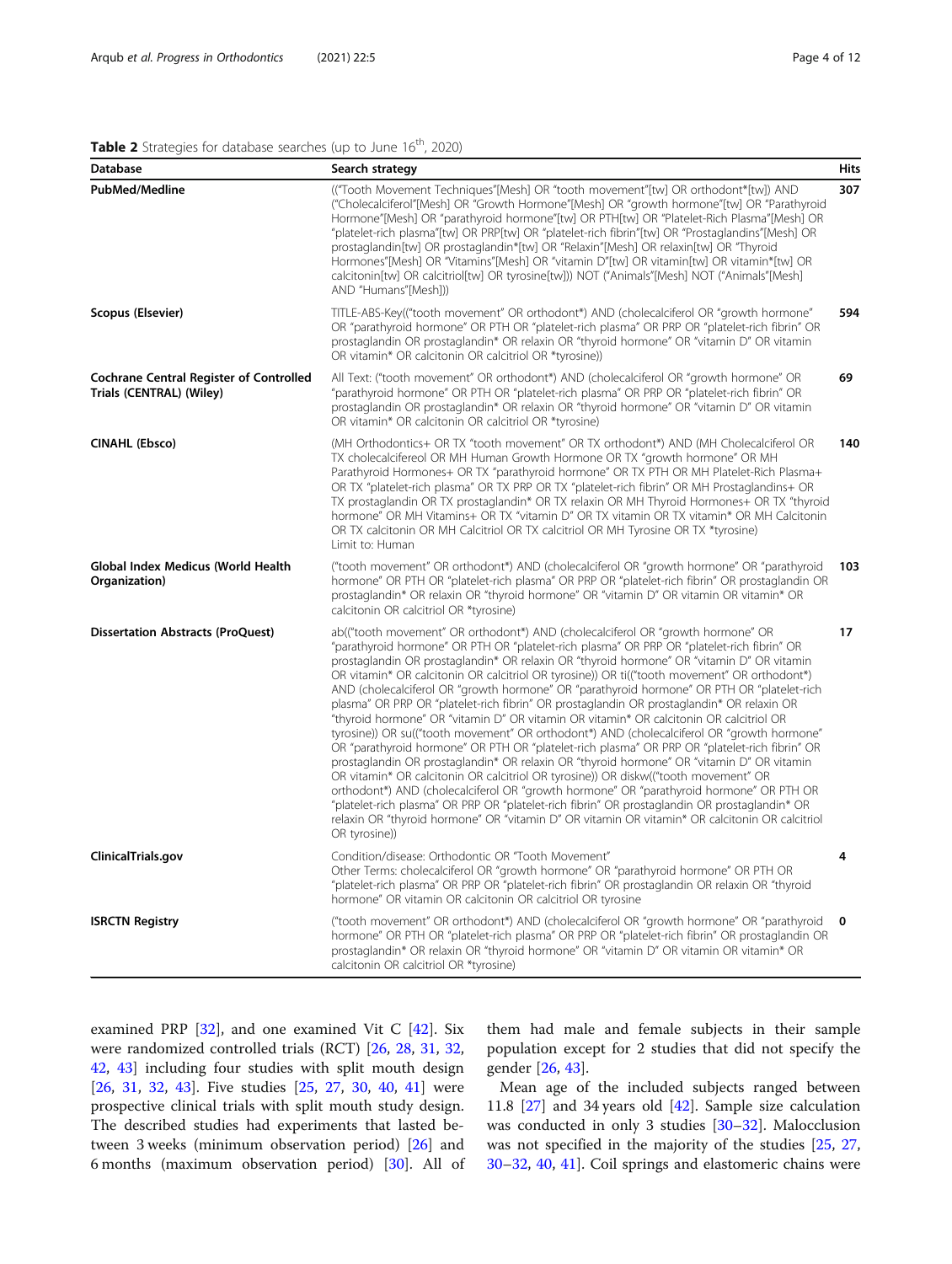

<span id="page-4-0"></span>

used for canine retraction [\[26](#page-11-0), [30](#page-11-0)–[32,](#page-11-0) [40,](#page-11-0) [41](#page-11-0), [43](#page-11-0)], elastomeric chains extended between the lingual surfaces of the opposing upper first premolars [\[25](#page-11-0)] and lingual arches with soldered double springs [\[27](#page-11-0)] were used for transverse premolar movements, and clear aligners were used in one study for incisor alignment [[28\]](#page-11-0). The rate of tooth movement was assessed on stone casts [\[30](#page-11-0), [31](#page-11-0), [43\]](#page-11-0), digital casts superimpositions [\[28,](#page-11-0) [32\]](#page-11-0), cone beam computed tomography scans [[41\]](#page-11-0), occlusograms [\[40](#page-11-0)], photographs [[25\]](#page-11-0), direct clinical assessment [\[26,](#page-11-0) [27](#page-11-0)], and clinical evaluation using panoramic and occlusal radiographs [[42\]](#page-11-0).

# Risk of bias within studies

Tables [4](#page-6-0) and [5](#page-7-0) contain a summary of the risk of bias assessment. Three of the RCTs [[26,](#page-11-0) [31](#page-11-0), [42](#page-11-0)] were assessed as having some concerns in their overall risk of bias, mainly due to the lack of the concealed allocation in the randomization process. As for the non-randomized clinical trials, the overall assessment for the risk of bias was serious for 2 studies [\[25](#page-11-0), [27\]](#page-11-0) and medium for the other

three [[30](#page-11-0), [40](#page-11-0), [41\]](#page-11-0), indicating poor reporting and experimental design of these studies.

# Results of individual studies

Figure [2](#page-7-0) illustrates the overall clinical effects of administering the biological agents in all included experiments. Despite the different observation periods, concentrations used and frequency of injections, local administration of PGE1 was found to exert an increasing effect on the rate of OTM which was statistically significant ( $P < 0.05$ ) in all included three studies [\[25](#page-11-0), [27,](#page-11-0) [40\]](#page-11-0). Vit D showed conflicting results. Two studies reported a positive influence on the rate of OTM [\[41,](#page-11-0) [43](#page-11-0)]. On the other hand, one study which compared 3 different experimental groups, each using different concentrations of Vit D (15 pg, 25 pg, and 40 pg), showed non-significant effects in all three groups compared to the controls [[26](#page-11-0)]. HRH showed no significant effect on accelerating tooth movement using aligners [\[28](#page-11-0)]. On the other hand, PRP derivatives showed positive effects in a study that utilized platelet-rich fibrin  $(PRF)$  in extraction sockets  $[30]$  $[30]$  $[30]$  and non-significant results in the other two [[31](#page-11-0), [32](#page-11-0)]. Vit C illustrated a positive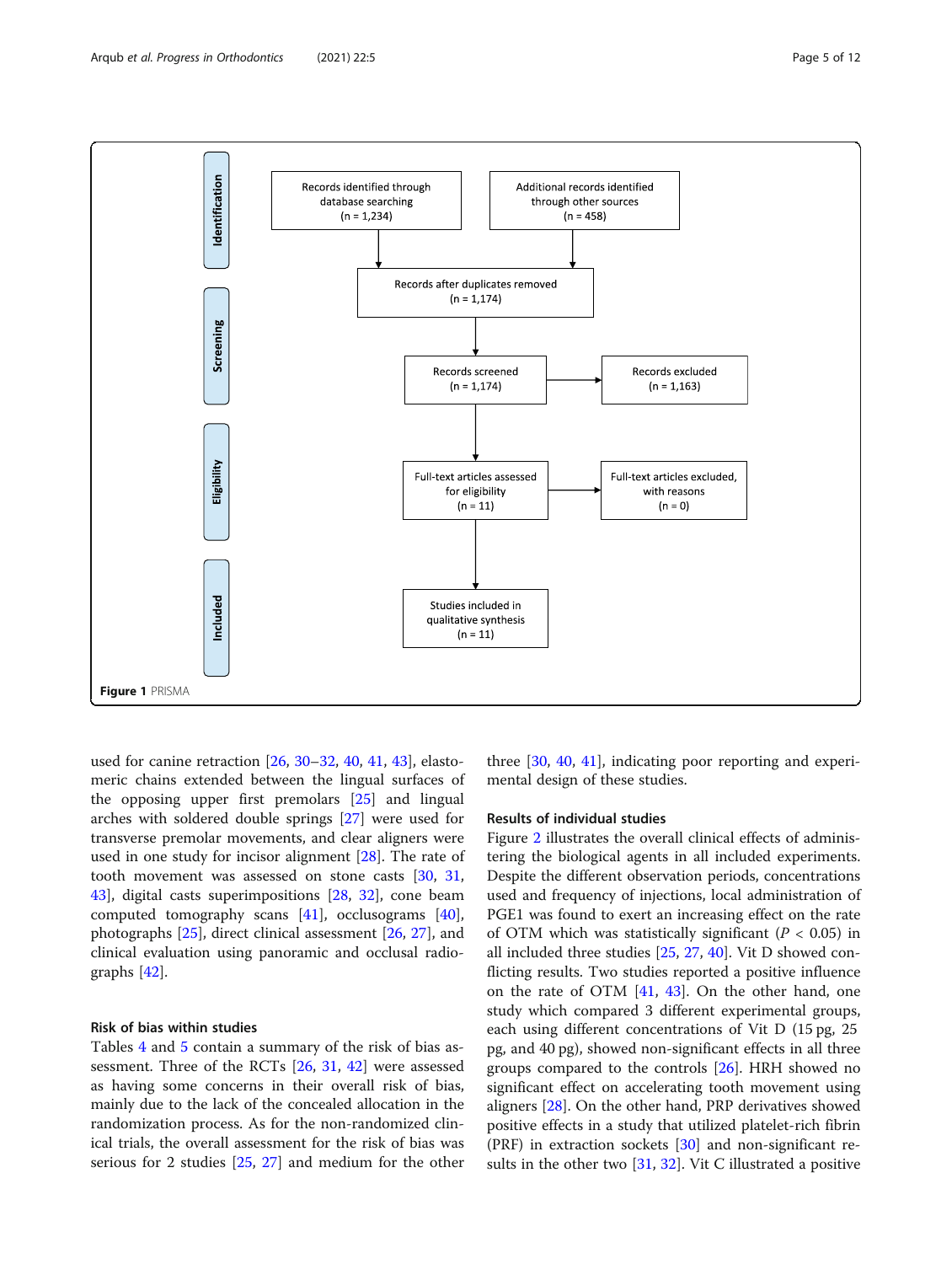<span id="page-5-0"></span>Table 3 Study characteristics: participants (sample size, demographic information), intervention (orthodontic treatment), observation, comparison (biological substance), dose and route of administration, outcome (rate of tooth movement), and study design  $\overline{a}$ 

| Study                                                                      |                                                                                                                                                                                                             | Participants Intervention                                                                                                                                                                                                                                                                                                                                                                                          | used for<br>assessment                                                                                                             |                                                                                                                                                                                       | Observation/tool Comparison Dose and route of administration: E                                                                                                                                                                                                                                                                          | Outcome<br>(tooth<br>movement)                                                                                         |
|----------------------------------------------------------------------------|-------------------------------------------------------------------------------------------------------------------------------------------------------------------------------------------------------------|--------------------------------------------------------------------------------------------------------------------------------------------------------------------------------------------------------------------------------------------------------------------------------------------------------------------------------------------------------------------------------------------------------------------|------------------------------------------------------------------------------------------------------------------------------------|---------------------------------------------------------------------------------------------------------------------------------------------------------------------------------------|------------------------------------------------------------------------------------------------------------------------------------------------------------------------------------------------------------------------------------------------------------------------------------------------------------------------------------------|------------------------------------------------------------------------------------------------------------------------|
| Yamasaki<br>et al. [27]<br>Prospective<br>clinical trial<br>(split mouth)  | Phase 1:9<br>patients; 8F,<br>1 M; (11.8 Y)<br><b>Phase 2: 8</b><br>patients; 6F,<br>2 M (15.6 Y)<br>E: 10; C: 10<br>(quadrants)<br><b>Phase 3: 8;</b><br>6F, 2 M (12.9<br>Y)<br>E: 10; C:10<br>(quadrants) | FPm extraction cases<br><b>Phase 1:</b> Lingual arch $+$<br>2 double springs; 100<br>gm, constant force<br>Follow-up period:<br>between 8 and 26 days<br><b>Phase 2:</b> closing loop;<br>150 gm, constant force<br>Follow-up period:<br>Between 10 days and 3<br>weeks.<br>Phase 3: Open coil<br>springs; 150 gm,<br>constant force<br>Anchorage (HG or HA)<br>Follow-up period:<br>Between 1.5 and 4.8<br>months | Phase 1:<br>Buccal movement<br>of FPm<br>Phase 2:<br>Canine retraction<br>Phase 3:<br>Canine retraction<br>Clinical<br>measurement | PGE1                                                                                                                                                                                  | <b>Phase 1:</b> E: 10 µg; submucosal buccal right<br>FPm<br>Frequency: inconsistent (3 to 5 injections)<br><b>Phase 2:</b> E: 10 $\mu$ g; submucosal distal to<br>canine<br>Frequency: inconsistent (3 to 4 injections)<br><b>Phase 3:</b> E: 10 $\mu$ g; submucosal distal to<br>canine<br>Frequency: inconsistent (5 to 13 injections) | mm/month<br>Phase 1: $E/$<br>C ratio: 2.14<br>± 0.33<br><b>Phase 3: E:</b><br>$2.07 \pm 0.26$<br>C: 1.30 $\pm$<br>0.16 |
| Spielmann<br>et al. [25]<br>Prospective<br>clinical trial<br>(split mouth) | 5 Patients; 1<br>F, 4 M (16 Y)                                                                                                                                                                              | Elastic chain between<br>FPm (transversely)<br>Force application: 4<br>weeks (weekly<br>reactivation)<br>Follow-up period:<br>month                                                                                                                                                                                                                                                                                | Lingual<br>movement of<br>FPm<br>Photographs                                                                                       | PGE1                                                                                                                                                                                  | E: $(10 \mu q)$ ; local administration; weekly, (for<br>4 weeks)                                                                                                                                                                                                                                                                         | mm/month<br>E: 3.10<br>C: 1.03                                                                                         |
| Patil et al.<br>[40]<br>Prospective<br>clinical trial<br>(split mouth)     | 14 Patients;<br>10 F, 4 M<br>(17.7 Y)                                                                                                                                                                       | FPm extraction cases,<br>NiTi retraction springs;<br>150q<br>Anchorage: TPA and<br>2nd molars<br>Follow-up period: 2<br>months                                                                                                                                                                                                                                                                                     | Canine retraction<br>Occlusogram                                                                                                   | PGE1                                                                                                                                                                                  | E: (1 g); distal to canine; (days 1, 6, and 17)                                                                                                                                                                                                                                                                                          | mm/2<br>months<br>E: 3.48 $\pm$<br>0.69<br>C: 2.01 $\pm$<br>0.49                                                       |
| Al-Hasani<br>et al. [26]<br>RCT (split<br>mouth)                           | 15 Patients;<br>$(17-28)$<br>E1: 5; E2: 5;<br>E3:5<br>(quadrants)<br>C: 15<br>(quadrants)                                                                                                                   | FPm extraction<br>Vitamin D<br>E1: 15 pg, E2: 25 pg, E3: 40 pg vit D; local<br>Canine retraction<br>orthodontic cases<br>Clinical<br>(calcitriol)<br>administration; weekly (for 3 weeks)<br>150 g retraction force<br>measurements<br>Anchorage: TPA, stops,<br>ligating SPm and FM<br>Follow-up period: 3<br>weeks                                                                                               |                                                                                                                                    | mm/3<br>weeks<br>E1: 1.29 $\pm$<br>0.61<br>$C1: 1.42 \pm$<br>0.63<br>E2: 1.57 $\pm$<br>0.84<br>C <sub>2</sub> : 1.04 $\pm$<br>0.33<br>E3: 1.15 $\pm$<br>0.36<br>C3: 1.04 $\pm$<br>0.3 |                                                                                                                                                                                                                                                                                                                                          |                                                                                                                        |
| <b>McGorray</b><br>et al. [28]<br>RCT                                      | 39 Patients;<br>E: 16F, 4 M<br>(26.2 V)<br>C: 12F, 7 M<br>(27.7 Y)                                                                                                                                          | Aligner therapy: 4<br>maxillary aligners (2<br>weeks/aligners)<br>(0.5 mm anteroposterior<br>movement)<br>Follow-up period: 2<br>months                                                                                                                                                                                                                                                                            | Right or left<br>central incisor<br>(crown tipping)<br>Superimposition<br>digital                                                  | Human<br>relaxin<br>hormone                                                                                                                                                           | E: $(50 \mu g/0.2 \text{ ml})$ ; 2 injections (facial and<br>lingual); local infiltration; weekly, (for 8<br>weeks)                                                                                                                                                                                                                      | mm/2<br>months<br>E: 0.83<br>C: 0.83                                                                                   |
| Ciur et al.<br>[41]<br>Prospective<br>clinical trial<br>(split mouth)      | 6 Patients;<br>3F, 3M (18)<br>Y)                                                                                                                                                                            | FPm extraction cases<br>Closed coil NiTi spring;<br>150q<br>Anchorage:TPA<br>Follow-up period: 3<br>weeks                                                                                                                                                                                                                                                                                                          | Canine retraction<br><b>CBCT</b>                                                                                                   | Vitamin D3<br>E: (42 pg/1 ml) 0.2 mL vit D; local<br>administration; weekly (for 3 weeks)<br>(decostriol)                                                                             |                                                                                                                                                                                                                                                                                                                                          | mm/month<br>E: $1.7 \pm 0.63$<br>C: 1.00 $\pm$<br>0.61                                                                 |
| Tehranchi<br>et al. [31]<br>RCT (split                                     | 8 Patients;<br>3F, 5 M<br>(17.37 Y).                                                                                                                                                                        | FPm extraction cases<br>Closed coil NiTi spring;<br>150q                                                                                                                                                                                                                                                                                                                                                           | Canine retraction<br>Stone dental<br>casts-digital                                                                                 | <b>LPRF</b>                                                                                                                                                                           | E: LPRF immediate placement in extraction<br>socket; (only once)                                                                                                                                                                                                                                                                         | mm/4<br>months<br>E: 6.65 $\pm$                                                                                        |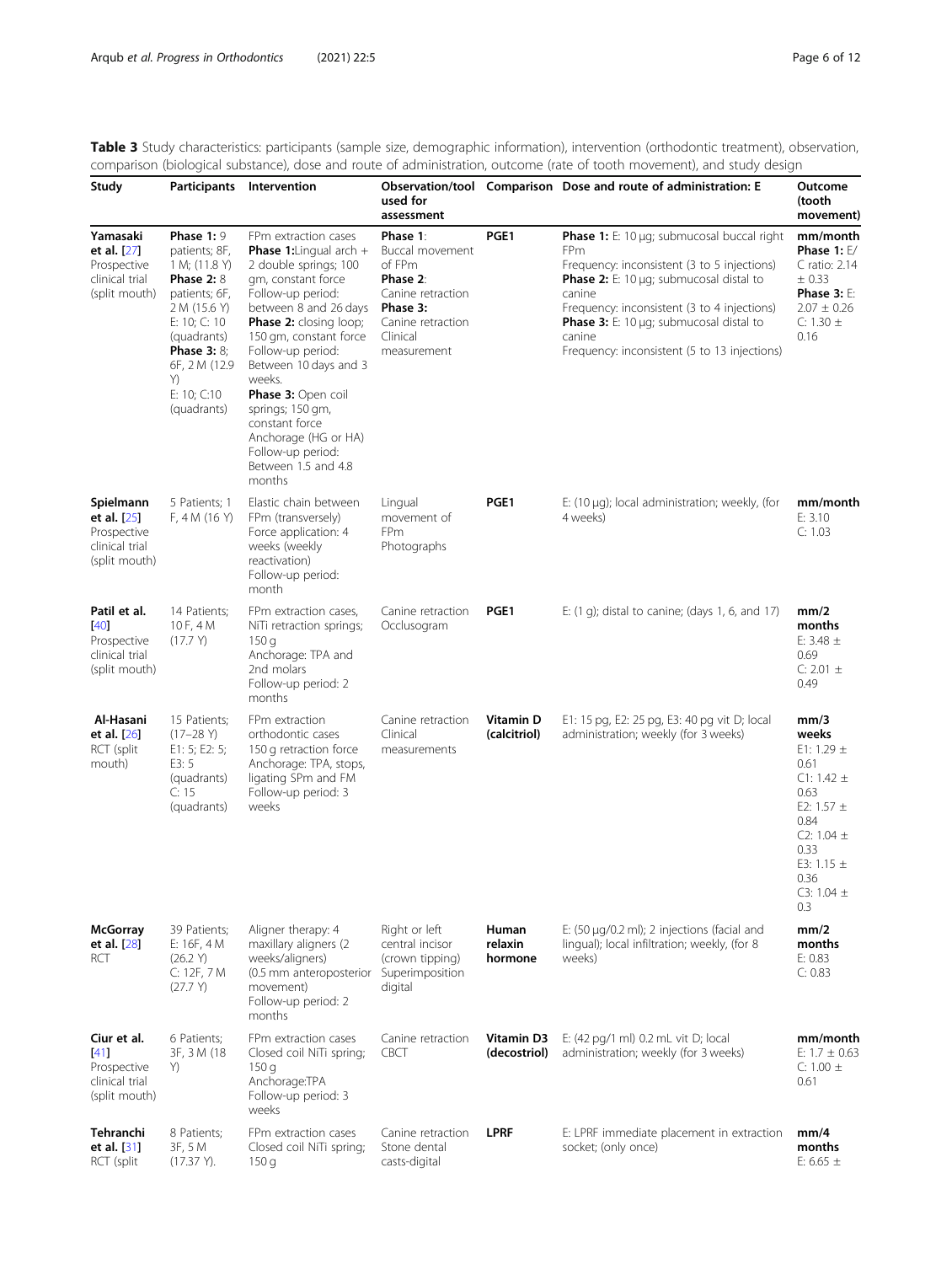<span id="page-6-0"></span>Table 3 Study characteristics: participants (sample size, demographic information), intervention (orthodontic treatment), observation, comparison (biological substance), dose and route of administration, outcome (rate of tooth movement), and study design (Continued)

| Study                                                                      | Participants                                                                        | Intervention                                                                                                                                                                                                                                                                                              | used for<br>assessment                                                         |                                               | Observation/tool Comparison Dose and route of administration: E                                                                                                             | Outcome<br>(tooth<br>movement)                                 |
|----------------------------------------------------------------------------|-------------------------------------------------------------------------------------|-----------------------------------------------------------------------------------------------------------------------------------------------------------------------------------------------------------------------------------------------------------------------------------------------------------|--------------------------------------------------------------------------------|-----------------------------------------------|-----------------------------------------------------------------------------------------------------------------------------------------------------------------------------|----------------------------------------------------------------|
| mouth)                                                                     | 30 extraction<br>sockets<br>(E: 15, C: 15)                                          | Follow-up period: 4<br>months                                                                                                                                                                                                                                                                             | caliper                                                                        |                                               |                                                                                                                                                                             | 0.83<br>C: 6.76 $\pm$<br>0.76                                  |
| Nemtoi et el<br>$[30]$ .<br>Prospective<br>clinical trial<br>(split mouth) | 20 patients;<br>11F, 9 M<br>(16.43 Y)<br>40 extraction<br>sockets<br>(E: 20, C: 20) | FPm extraction cases<br>Closed coil NiTi spring;<br>150q<br>Follow-up period: 6<br>months                                                                                                                                                                                                                 | Canine retraction<br>Stone dental<br>casts-ruler                               | <b>PRF</b>                                    | E: PRF plugs in extraction socket; (only<br>once)                                                                                                                           | mm/6<br>months<br>E:3.1<br>C:1.9                               |
| Yussif et al.<br>$[42]$<br><b>RCT</b>                                      | 12 Patients;<br>9F, 3M (16-<br>34 Y)<br>E: 6 subjects;<br>C:6 subjects              | Unilateral palatal<br>impacted max canine<br>Elastic chain traction<br>(every 2 weeks)<br>Follow-up period: 1<br>month                                                                                                                                                                                    | Canine traction<br>Clinically on<br>radiographs<br>(panoramic and<br>occlusal) | Vitamin C                                     | E: (200-300 mg); Intraepidermal injection;<br>1-1.5 mL of L-ascorbic acid divided by 6 to<br>determine dose for 1 tooth: biweekly (for<br>6-8 continues orthodontic visits) | mm/month<br>E: 2.25 $\pm$<br>0.274<br>C: 1.08 $\pm$<br>0.376   |
| Varughese<br>et al. [43]<br>RCT, (split<br>mouth)                          | 15 Patients;<br>(22.5 Y)                                                            | FPm extraction cases<br>Vitamin D<br>E: 50 pg per 0.2 mL; intraligamentary<br>Canine retraction<br>Closed coil NiTi spring;<br>Stone dental<br>$(1,25$ DHC)<br>12 weeks)<br>150q<br>casts-digital<br>Anchorage: bilateral<br>caliper<br>2nd molar banding/<br><b>TPA</b><br>Follow-up period: 3<br>months |                                                                                | injection; distal to the canine; monthly (for | 1st month<br>E: 1.568 $\pm$<br>0.368<br>C: 1.0260 $\pm$<br>0.1777                                                                                                           |                                                                |
| El-Timamy<br>et al. [32]<br>RCT, (split<br>mouth)                          | 15 Patients;<br>15 F (18 $\pm$ 3<br>Y)                                              | FPm extraction cases<br>Closed coil NiTi spring;<br>150q<br>Anchorage: mini-<br>implants (TADs)<br>Follow-up period: 4<br>months                                                                                                                                                                          | Canine retraction<br>Digital dental<br>$casts$ —<br>superimposition            | <b>PRP</b>                                    | E: 250 mg (0.25 mL) PRP + 10% CaCl2<br>solution; intraligamentary; every 3 weeks (at<br>0, 3, 6 weeks)                                                                      | mm/4<br>months<br>E:4.57 $\pm$<br>1.13<br>$C:4.53 \pm$<br>1.12 |

E experimental, C controls, M males, F females, L load, Y years, W weeks, TPA trans-palatal arch, HG headgear, HA holding arch, PGE1 prostaglandin, LPRF leukocyte platelet-rich fibrin, PRF platelet-rich fibrin, PRP platelet-rich plasma, 1,25 DHC 1,25-dihydroxycholecalciferol, FPm first premolar, SPm second premolar, FM force module, CBCT cone beam computed tomography

influence on the rate of tooth movement when injected for canine retraction [[42\]](#page-11-0).

### Risk of bias across studies and additional analyses

Analyses for "small-study effects," publication bias, or subgroup analyses were not possible as discussed previously [\[33\]](#page-11-0). Regarding the effect of the investigated biological agents on the rate of orthodontic tooth movement, the quality of available evidence as graded by the

Grading of Recommendations Assessment, Development and Evaluation (GRADE) approach using the GRADEpro Guideline Development Tool (Software) [\[44\]](#page-11-0) (i.e., the confidence that we have that the true effect is more or less similar to the estimated effect) ranged between moderate (Vit D and C studies) to high (HRH and PRP studies) for the RCTs, mainly because of the lack of allocation concealment which introduced a selection bias to the trials graded as moderate. Concerns regarding the

Table 4 Summary of risk of bias assessment for non-randomized studies-ROBINS-1 tool

| <b>Domain</b>                                      | Yamasaki et al.<br>$\left  \frac{27}{2} \right $ | Spielmann et al.<br>[25] | Patil et al.<br>[40] | Ciur et al.<br>[41] | Nemtoi et el<br>$[30]$ . |
|----------------------------------------------------|--------------------------------------------------|--------------------------|----------------------|---------------------|--------------------------|
| Bias due to confounding                            | Serious                                          | Serious                  | Moderate             | Moderate            | Moderate                 |
| Bias in selection of participants for the<br>study | Serious                                          | Moderate                 | Moderate             | Moderate            | Moderate                 |
| Bias in classification of interventions            | Moderate                                         | LOW                      | l ow                 | l ow                | Low                      |
| Bias in measurement of outcomes                    | Serious                                          | Serious                  | Moderate             | Moderate            | Moderate                 |
| Bias in selection of the reported result           | Moderate                                         | Low                      | <b>LOW</b>           | Low                 | Low                      |
| Overall                                            | Serious                                          | Serious                  | Moderate             | Moderate            | Moderate                 |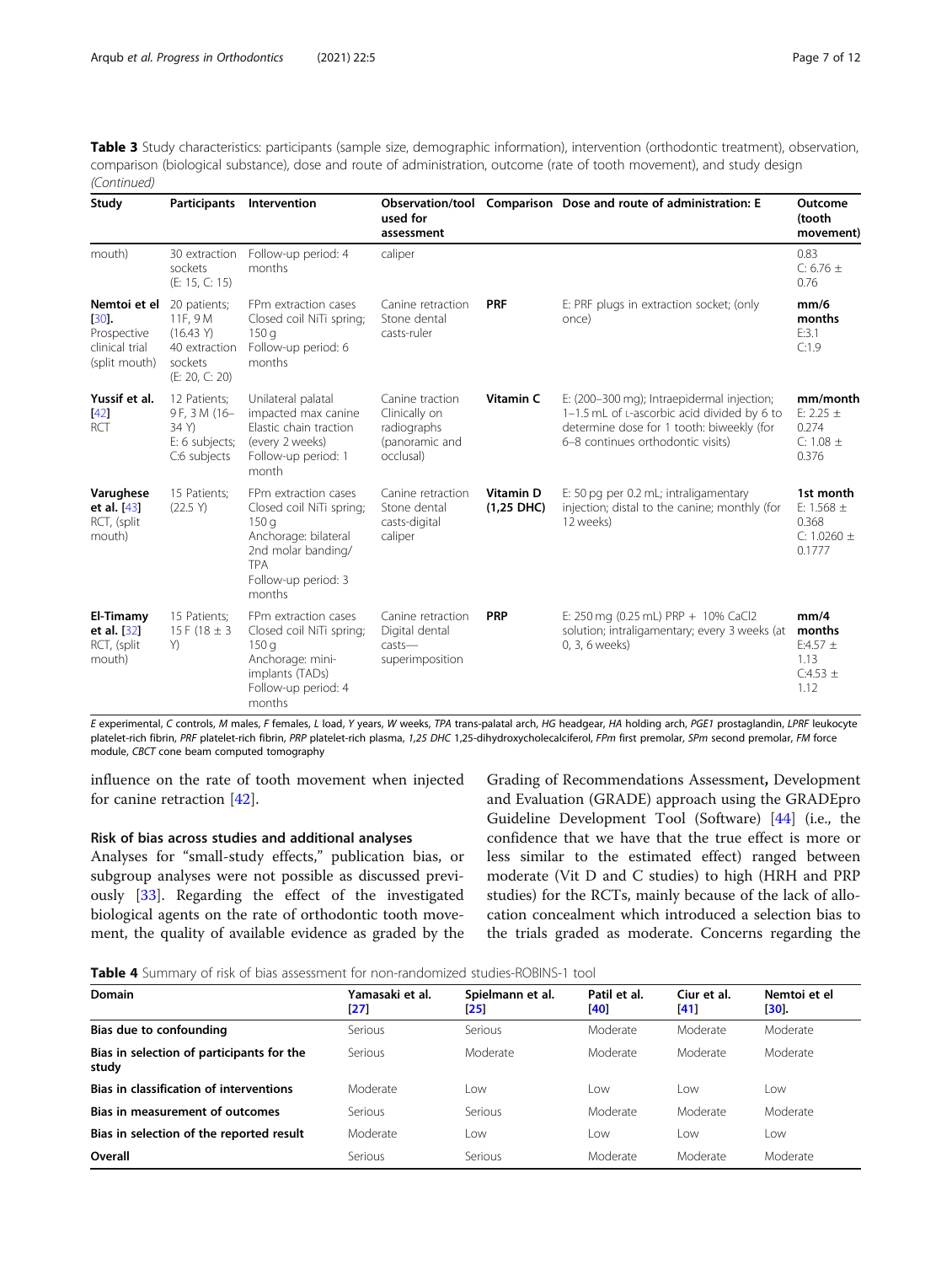<span id="page-7-0"></span>Table 5 Summary of risk of bias assessment for randomized studies—The Cochrane's Collaboration's tool

| Domain                                    | Al-Hasani et al.<br>[26] | McGorray et al.<br>[28] | Tehranchi et al.<br> 31 | Yussif et al.<br>$[42]$ | Varughese et al.<br>[43] | El-Timamy et al.<br>[32] |
|-------------------------------------------|--------------------------|-------------------------|-------------------------|-------------------------|--------------------------|--------------------------|
| <b>Randomization process</b>              | High                     | Some concerns           | Some concerns           | Some<br>concerns        | Low                      | Low                      |
| Deviations from intended<br>interventions | Some concerns            | l ow                    | LOW                     | Some<br>concerns        | l ow                     | Low                      |
| Missing outcome data                      | Low                      | Low                     | Some concerns           | Low                     | Low                      | Low                      |
| Measurement of the outcome                | Some concerns            | l ow                    | Low                     | Unclear                 | Some concerns            | Some concerns            |
| Selection of the reported result          | l ow                     | Low                     | LOW                     | Low                     | Some concerns            | Low                      |
| overall                                   | Some concerns            | l ow                    | Some concerns           | Some<br>concerns        | Low                      | Low                      |

small sample size, inconsistency of the interventions and outcomes, and high risk of bias led further to downgrading the quality of evidence for the non-randomized controlled trials. This quality of evidence ranged between low and moderate in the final assessment of the confidence in the observed estimates (Tables [6](#page-8-0) and [7\)](#page-8-0).

# Discussion

# Summary of evidence

Orthodontic tooth movement has been defined as "the result of a biologic response to interference in the

physiologic equilibrium of the dentofacial complex by an externally applied force [[45\]](#page-11-0)." The sequence of cellular, molecular, and tissue-reaction events during orthodontic tooth movement has been extensively studied [\[46](#page-11-0)]. Several factors, alone or in combination, might influence remodeling activities and ultimately tooth displacement [[1\]](#page-10-0), and the alterations in bone turnover and density may affect the rate of movement. In this sense, many biological agents play a role in the inflammatory process and alter the pathways related to bone remodeling that accompanies OTM [\[45](#page-11-0)]. However, direct inference of

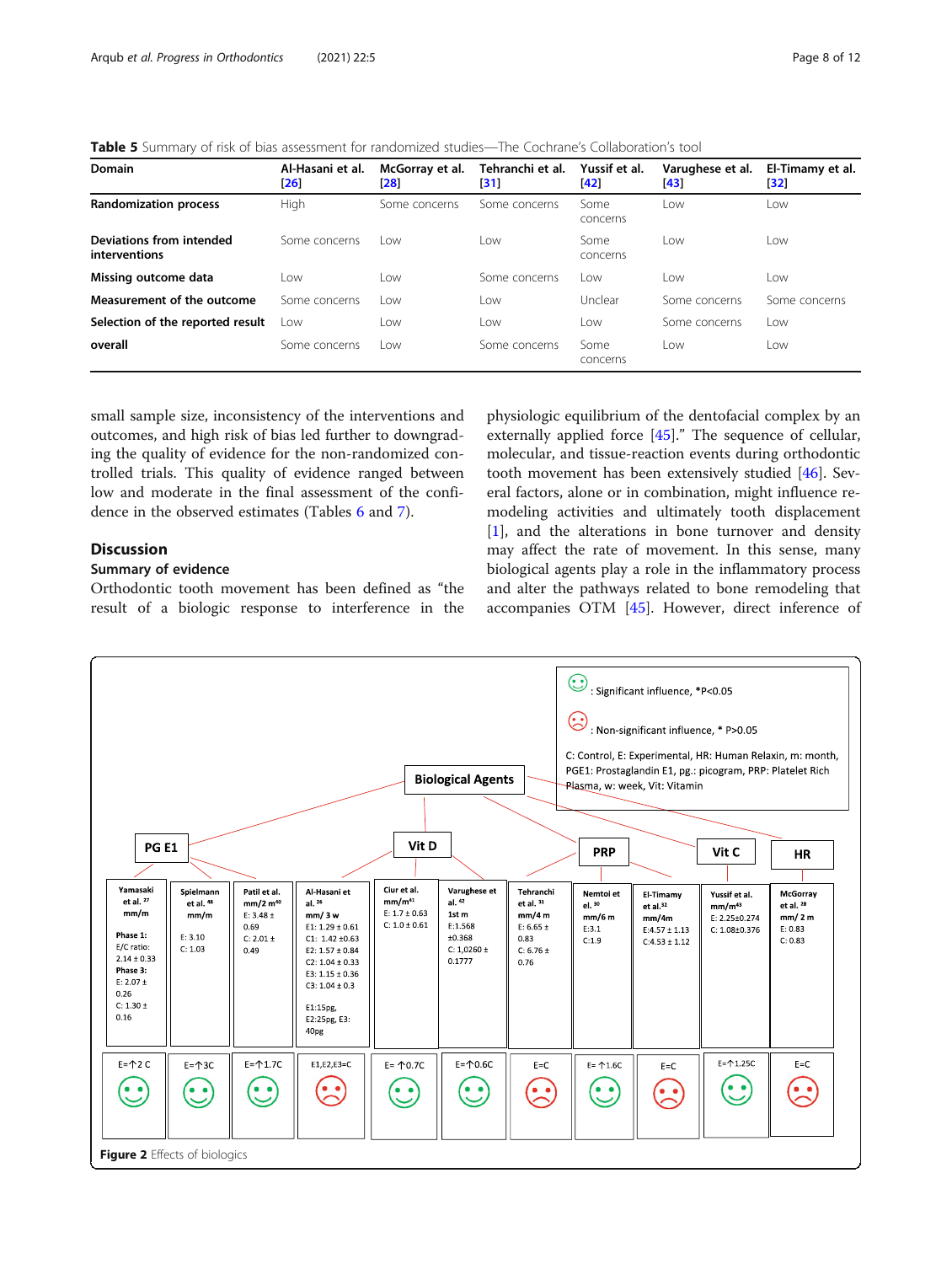<span id="page-8-0"></span>Table 6 Quality of the available evidence on the rate of orthodontic tooth movement for the non-randomized trials

| <b>Quality assessment</b> |                      | <b>Effect</b> | Quality             |             |       |                    |                                                       |
|---------------------------|----------------------|---------------|---------------------|-------------|-------|--------------------|-------------------------------------------------------|
| <b>Studies</b>            | <b>Risk of bias</b>  | Inconsistency | <b>Indirectness</b> | Imprecision | Other |                    |                                                       |
| PGE1                      |                      |               |                     |             |       |                    |                                                       |
| 3                         | Serious <sup>a</sup> | Not serious   | Not serious         | Not serious | None  | Increase in the EG | $\oplus \oplus \oplus \circ^{\mathrm{b}}$<br>Moderate |
| Vit D                     |                      |               |                     |             |       |                    |                                                       |
|                           | Serious <sup>a</sup> | Serious       | Not serious         | Not serious | None  | Increased in FG    | $\oplus \oplus \circ \circ^{\flat}$<br>Low            |
| <b>PRF</b>                |                      |               |                     |             |       |                    |                                                       |
|                           | Not serious          | Not serious   | Not serious         | Serious     | None  | Increased in FG    | $\oplus \oplus \oplus \circ^{\flat}$<br>Moderate      |

EG experimental group, PGE1 prostaglandin E1, PRF platelet-rich fibrin, Vit D3 vitamin D

<sup>a</sup>The results are based on few studies with small sample size

b<br><sup>b</sup>Owing to the non-randomized study design (prospective non-randomized trials), high risk of bias, the respective grading of evidence ranged between moderate and low. Possible serious risk because of the multitude of domains rated as unclear and the inconsistency in the measurement techniques to evaluate the rate of OTM

information derived from animal experiments to human clinical settings may not be made  $[17-21]$  $[17-21]$  $[17-21]$  $[17-21]$  $[17-21]$ . Hence, this systematic review evaluated whether locally administered biological substances such as PG, HRH, Vit D, Vit C, PRP, and its derivatives can significantly accelerate OTM in humans.

On the basis of the collected studies, a variable effect on the rate of movement was detected between the different biological agents, with PG [[25](#page-11-0), [27](#page-11-0), [40\]](#page-11-0) and Vit C [[42\]](#page-11-0) causing a positive influence, HRH showing no influence [\[28](#page-11-0)], and Vit D and PRP and its derivatives exerting a variable dose-dependent influence [\[26\]](#page-11-0) (Fig. [2\)](#page-7-0). The set of retrieved data is limited, and the level of confidence in the observed estimates was deemed to be variable due to the limited number of studies that have assessed each agent, small sample sizes, different age groups, different appliances for tooth movement and methods of magnitude of tooth movement assessment, the high risk of bias for some of the investigations, and the different observational periods and frequencies of application for the biological agents.

Among the studied biological agents, PGs are the most significant in OTM acceleration as they stimulate both osteoclasts and osteoblasts. These PGs also elevate metalloproteinases' levels and lead to decrease in the production of procollagen which is essential for bone and periodontal ligament remodeling [[47\]](#page-11-0). Although the local administration of PG in the three non-randomized clinical trials included in this systematic review was found to exert an increasing effect on the rate of OTM by 1–2 mm per month  $[25, 27, 40]$  $[25, 27, 40]$  $[25, 27, 40]$  $[25, 27, 40]$  $[25, 27, 40]$  $[25, 27, 40]$ , the results of the GRADE assessment revealed an overall certainty of evidence being moderate suggesting that the true effect could be markedly different from the estimated effect.

Table 7 Quality of available evidence on the rate of orthodontic tooth movement for the RCT

|                | <b>Quality assessment</b> |               | <b>Effect</b> | Quality                  |       |                                                                  |                                                           |
|----------------|---------------------------|---------------|---------------|--------------------------|-------|------------------------------------------------------------------|-----------------------------------------------------------|
| <b>Studies</b> | <b>Risk of bias</b>       | Inconsistency | Indirectness  | Imprecision              | Other |                                                                  |                                                           |
| Vit D          |                           |               |               |                          |       |                                                                  |                                                           |
| 2              | Serious <sup>a</sup>      | Not serious   | Not serious   | Not serious <sup>a</sup> | None  | Al-Hasani [26]: no effect<br>Varughese [43]: increased in the EG | $\oplus\oplus\oplus\circ^{\rm b}$<br>Moderate             |
| <b>HRH</b>     |                           |               |               |                          |       |                                                                  |                                                           |
|                | Not Serious               | Not serious   | Not serious   | Not serious              | None  | No difference                                                    | $\oplus \oplus \oplus$<br>High                            |
| <b>PRP</b>     |                           |               |               |                          |       |                                                                  |                                                           |
|                | Not serious               | Not serious   | Not serious   | Not serious              | None  | Tehranchi [31]: no effect<br>El-Timamy [32]: no effect           | $\oplus \oplus \oplus$<br>High                            |
| Vit C          |                           |               |               |                          |       |                                                                  |                                                           |
|                | Serious <sup>a</sup>      | Not serious   | Not serious   | not serious              | None  | Increased in the FG                                              | $\oplus \oplus \oplus \circ^{\triangleright}$<br>Moderate |

EG experimental group, HRH human relaxin hormone, PRP platelet-rich plasma, Vit C vitamin C, Vit D vitamin D

<sup>a</sup>The results overall are based only on few studies

**bOwing to the lack of concealed allocation in the randomization, the respective grading of evidence started as moderate**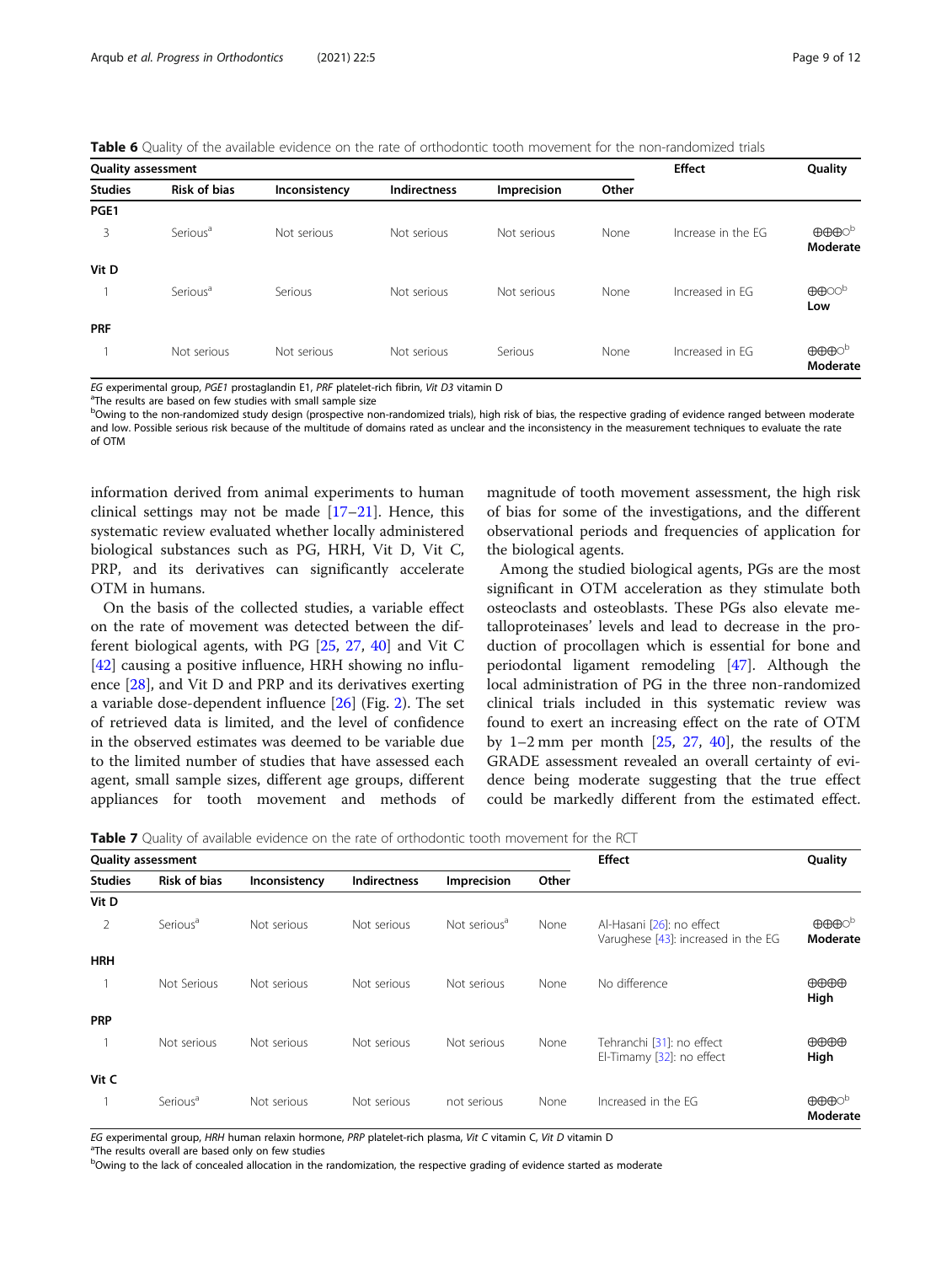This might be because these studies are non-randomized with small sample sizes and short observation periods that ranged between  $1$  [\[25,](#page-11-0) [27\]](#page-11-0) and 2 months [[40\]](#page-11-0).

On the other hand, local injections of calcitriol, a Vit D metabolite, were shown to exert variable effects on the rate of OTM, but with a low to moderate level of confidence. Vit D plays an important role in calcium homeostasis with calcitonin and parathyroid hormone (PTH) and constitutes a potent modulator of bone metabolism [[24](#page-11-0)]. The conflicting results between the studies on the effect of Vit D on accelerating tooth movement might be attributed to the fact that these studies utilized different concentrations for Vit D, namely 42 pg [[41](#page-11-0)] and 50 pg [\[43](#page-11-0)]. Furthermore, Al-Hasani et al. [[26\]](#page-11-0) compared 3 different concentrations in the same study (15 pg, 25 pg, and 40 pg). Thus, there may be a differential impact of Vit D depending on the dose [[47](#page-11-0)]. More importantly, the effects of Vit D on bone turnover depend on the stage of osteoblast differentiation [\[48](#page-11-0)]. It has been reported that normal levels of Vit D act via the vitamin D receptor (VDR) in mature osteoblasts, decreasing the receptor activator of nuclear factor kappa-Β ligand (RANKL)/osteoprotegerin (OPG) ratio and leading to reduction of osteoclastic bone resorption. Similarly, Vit D acts in mature osteoblasts increasing bone formation rate [[24\]](#page-11-0). However, increased levels of Vit D act in less-mature osteoblasts elevating the RANKL/OPG ratio, thus stimulating osteoclastic bone resorption [\[49](#page-11-0), [50\]](#page-11-0). Studies of conditional deletion of the VDR from the osteoblast lineage suggest that early osteoblastic cells may mediate an increase in bone resorption induced by Vit  $D$  [\[51\]](#page-11-0). Thus, the effect of Vit  $D$ is related to increasing the expression of RANKL by local cells and therefore activation of osteoclasts [[52](#page-11-0)].

HRH is a peptide with strong effects on collagen turnover. It has been shown that it increases collagen in the tension sites and decreases it in the compression sites during orthodontic tooth movement [[53,](#page-11-0) [54](#page-11-0)]. Its effects on remodeling soft tissue and on regulation of several mediators that stimulate osteoclast formation increased the attention of researchers in orthodontics [[53\]](#page-11-0). Based on the findings of the present review, only one RCT assessed the local administration of HRH in humans [[28\]](#page-11-0). It was not found to have any statistically significant effect on the rate of OTM. The GRADE assessment suggested that this estimate is close to the true effect. But the authors of this study suggested that the used local doses of HRH might have been too low to affect tooth movement. Previous studies on animals have produced contradictory outcomes. Madan et al. [\[14](#page-11-0)] measured the effect of HRH on orthodontic tooth movement and periodontal ligament (PDL) structures in rats and concluded that it does not accelerate OTM, although it can reduce the level of PDL organization and mechanical strength and increase tooth mobility at early time points. On the other hand, Liu et al. [\[17\]](#page-11-0) administered HRH to young rats through either minipumps or subcutaneous injections and concluded that it may accelerate the early stages of orthodontic tooth movement in rats.

Concerning the local administration of PRP and its derivatives, only one non-randomized clinical trial that used PRF in the extraction sockets [[30\]](#page-11-0) showed significant increase in the rate of OTM. The other two RCTs, one that used PRP concentrate [[32](#page-11-0)] and another that investigated LPRF [\[31](#page-11-0)], showed no significant effect on the rate of OTM. The different effects might be attributed to the different concentrations and delivery methods such as injections [[32\]](#page-11-0) and plugs in the extraction sockets [\[30](#page-11-0), [31\]](#page-11-0); the various PRP presentations (PRF [[30\]](#page-11-0), LPRF [[31\]](#page-11-0), and PRP [\[32](#page-11-0)]); and the different observation periods (6 months for the PRF [[30\]](#page-11-0), 4 months for the LRPF [[31\]](#page-11-0), and 6 weeks for the PRP [[32\]](#page-11-0)). In a recent review, it was shown that the differences in the methods to create and activate PRP, the variable platelet concentrations used in different clinical studies, and different delivery methods make it impossible to directly compare clinical studies assessing the effects of PRP [\[55\]](#page-11-0). Regardless of the methodology, another issue with the use of PRP is the challenge of retaining PRP in a physiologically active state for long time, which mainly depends on the form of administration and leukocyte concentration [[55](#page-11-0), [56\]](#page-11-0). On the other hand, it has been illustrated that the combination of fibrins and cytokines within the PRF is a powerful bio-scaffold with an integrated reservoir of growth factors for tissue regeneration [[57\]](#page-11-0), which might be a reason why the rate of OTM was accelerated with the use of PRF [\[30](#page-11-0)] compared to the other 2 studies of PRP and its derivatives [[31,](#page-11-0) [32\]](#page-11-0). The GRADE assessment suggested that this estimate is close to the true effect with high certainty of evidence for the RCTs and moderate certainty of evidence for the controlled trial.

The critical role of ascorbic acid (Vit C) in osteoclast stimulation in cell culture media has been confirmed in several investigations [\[58](#page-11-0), [59\]](#page-11-0). The lack of Vit C halts osteogenesis and periodontal ligament organization [\[60](#page-11-0)]. Ascorbic acid deficiency inhibits degradation and regeneration of collagen fibers, which are important in orthodontic tooth movement  $[60]$  $[60]$ . Within the scope of this systematic review, a significant effect on the rate of canine traction resulted from the local injection of Vit C. However, the GRADE assessment suggested that this estimate is probably not close to the true effect, the risk of bias for this study was high, the sample size was small, and there were some concerns in the research methodology. Even though normal dietary ingestion of Vit C is needed for a healthy periodontium during orthodontics [[61\]](#page-11-0), it is still doubtful whether Vit C supplementation affects OTM clinically.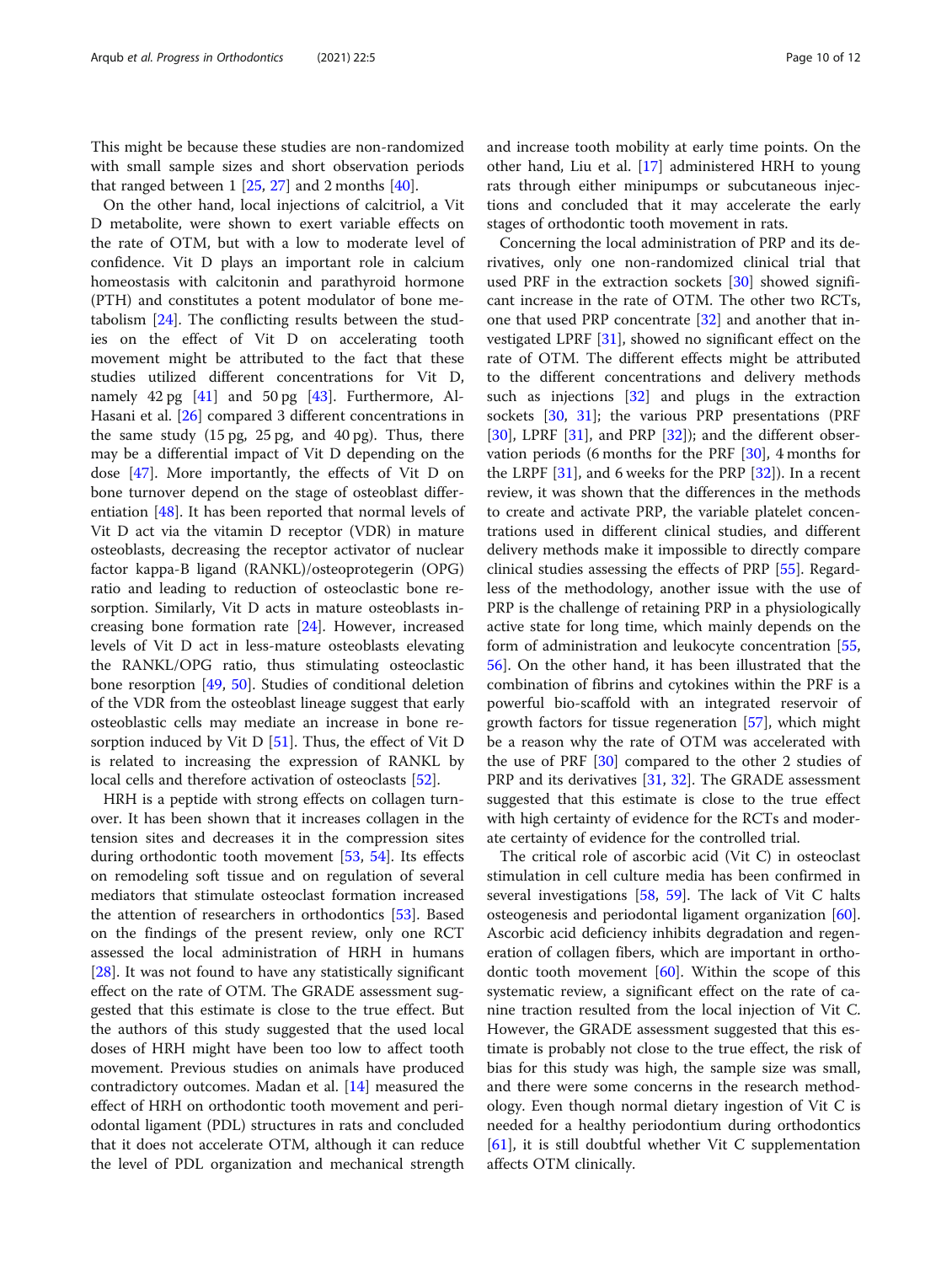### <span id="page-10-0"></span>Strengths and limitations

This systematic review followed the standard guidelines with a comprehensive search strategy that included pertinent records. The strategies for the database search were comprehensive and covered until June 2020. There was no language restriction, and all steps were carried out independently and in duplicate. Settling any disagreement was carried out after consulting a third author. Care was taken to minimize bias as much as possible.

On the other hand, some limitations became clear because of the experimental designs of the studies and the characteristics of the data used for the review. This led to a moderate average rating for the quality of evidence. The scarcity in the relevant information, the moderate to low risk of bias assessment to many studies, the use of different biological agents, and the different observation periods made it difficult to perform a meta-analysis and additional analyses, even though initially planned.

The application of the biological agents has certain limitations. Majority of these agents have short half-life; therefore, multiple applications of the agent are required, which is not practical in clinical orthodontics. Further, the potential side effects that might result from the application of these agents over an extended period must be taken into consideration. The limited observation period for the studies hindered the evaluation of the true effect and potential harm of these agents if applied over the entire length of the orthodontic treatment. Hence, it would be interesting to conduct clinical studies with an observation period encompassing the full length of treatment. This would provide a more meaningful conclusion and give insight to the specific reduction in treatment duration to justify any of these adjunct therapies.

Finally, the sample size calculation was not performed in majority of the studies which poses limitations in terms of accuracy of the results and increases the chance of a type 2 error.

# Conclusions

Based on the collected data, the local administration of the biological agents during orthodontic treatment may have different effects on the rate of tooth movement in humans. Although the assessed level of evidence reflects that these results should be regarded cautiously, the possible implications should not be ignored, and thorough clinical research is required to investigate their effect and efficacy for the entire length of orthodontic treatment.

### Abbreviations

LPRF: Leukocyte platelet-rich fibrin; OPG: Osteoprotegerin; OTM: Orthodontic tooth movement; PDL: Periodontal ligament; PG: Prostaglandins; PRP: Platelet-rich plasma; PRF: Platelet-rich fibrin; HRH: Human relaxin hormone; RANKL: Receptor activator of nuclear factor kappa-Β ligand;

RCT: Randomized clinical trials; VDR: Vitamin D receptor; Vit D: Vitamin D; Vit C: Vitamin C; GRADE: Grading of Recommendations Assessment, Development and Evaluation

#### Acknowledgements

Not applicable.

#### Authors' contributions

SAA contributed in the conceptualization, methodology, investigation, validation, writing—original draft, visualization, and project administration. VG participated in the methodology, investigation, validation, visualization, writing, and project administration. MGI, CLK, and JM took part in the methodology and investigation. MA did the investigation. EHD contributed in the conceptualization, validation, writing, supervision, project administration. FU contributed in the conceptualization, validation, writing original draft, supervision, project administration. The authors read and approved the final manuscript.

#### Funding

The study received no external funding.

#### Availability of data and materials

Not applicable

#### Ethics approval and consent to participate Not applicable.

### Consent for publication

Not applicable.

#### Competing interests

The authors declare that they have no competing interests.

#### Author details

<sup>1</sup> Division of Orthodontics, University of Connecticut Health, 263 Farmington Ave, Farmington, CT 06032, USA. <sup>2</sup>L.M. Stowe Library, University of Connecticut Health, Farmington, CT, USA. <sup>3</sup>Division of Orthodontics University of Boston, Boston, MA, USA. <sup>4</sup>Connecticut Convergence Institute for Translation in Regenerative Engineering, University of Connecticut Health, Farmington, CT, USA.

### Received: 20 November 2020 Accepted: 11 January 2021 Published online: 01 February 2021

#### References

- 1. Davidovitch Z. Tooth movement. Crit Rev Oral Biol Med. 1991;2(4):411–50.
- 2. Meikle MC. The tissue, cellular, and molecular regulation of orthodontic tooth movement: 100 years after Carl Sandstedt. Eur J Orthod. 2006;28(3): 221–40.
- 3. Davidovitch Z, et al. Neurotransmitters, cytokines, and the control of alveolar bone remodeling in orthodontics. Dent Clin N Am. 1988;32(3):411– 35.
- Skidmore KJ, et al. Factors influencing treatment time in orthodontic patients. Am J Orthod Dentofacial Orthop. 2006;129(2):230–8.
- 5. Jiang R-p, McDonald J, Fu M-k. Root resorption before and after orthodontic treatment: a clinical study of contributory factors. Eur J Orthod. 2010;32(6): 693–7.
- 6. Pinto AS, et al. Gingival enlargement in orthodontic patients: effect of treatment duration. Am J Orthod Dentofacial Orthop. 2017;152(4):477–82.
- 7. Richter AE, et al. Incidence of caries lesions among patients treated with comprehensive orthodontics. Am J Orthod Dentofacial Orthop. 2011;139(5): 657–64.
- 8. Long H, et al. Interventions for accelerating orthodontic tooth movement: a systematic review. Angle Orthod. 2013;83(1):164–71.
- 9. Makrygiannakis MA, Kaklamanos EG, Athanasiou AE. Does common prescription medication affect the rate of orthodontic tooth movement? A systematic review. Eur J Orthod. 2018;40(6):649–59.
- 10. JP R. Use of laser in orthodontics: applications and perspectives. Laser Ther. 2013;22(2):115–24.